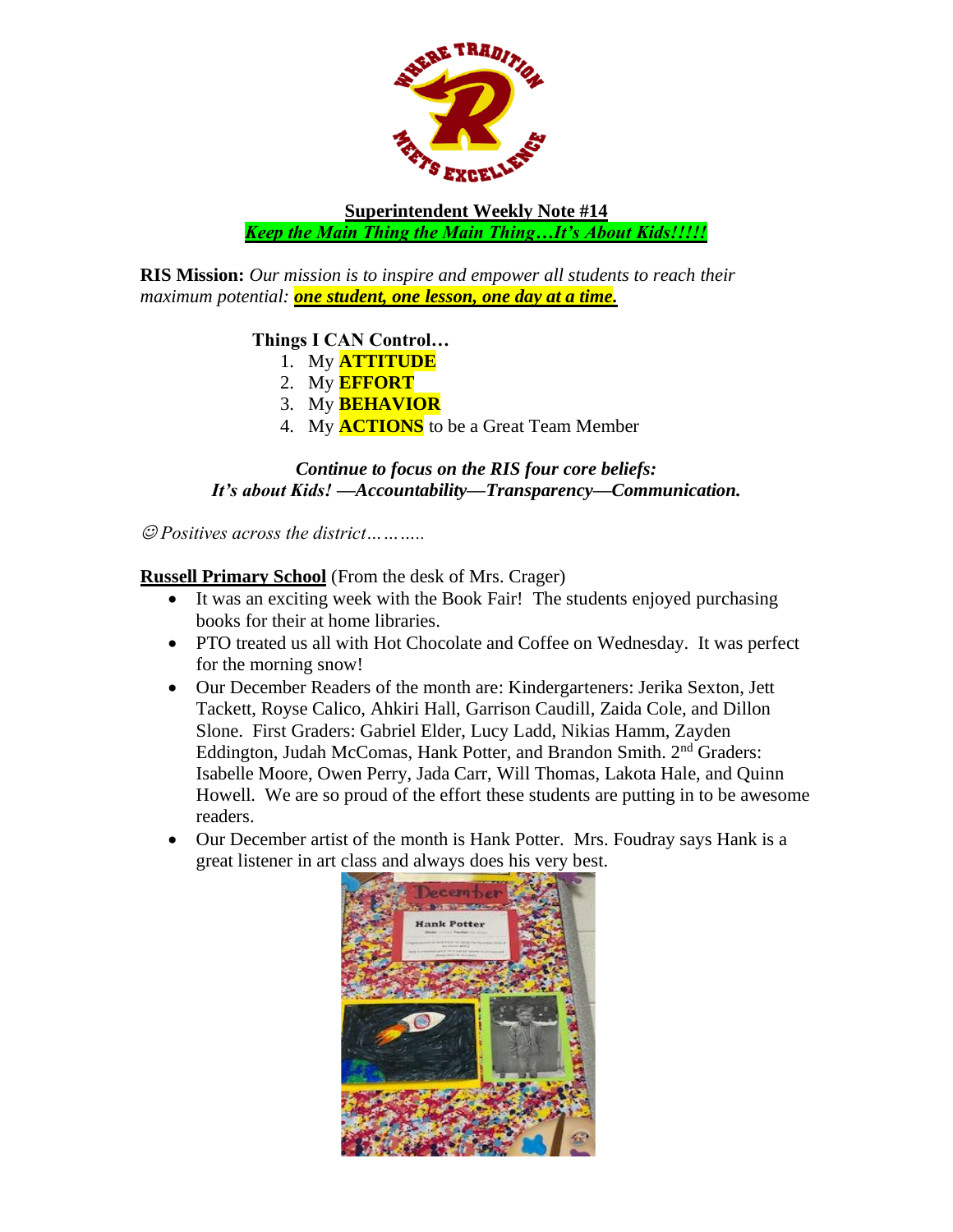# **Russell-McDowell Intermediate** (From the desk of Mrs. Wright)

- We found out that even in the rain or snow our Safety Patrol is always ready to help! Check out their cute gear below!
- Mr. Jordan hosted an Hour of Code for students on Monday after school. This is a favorite activity each year! The students learn so much!
- The 5th-grade Orchestra concert took place Tuesday evening to a full gym of excited families! The students showcased how they have grown from the beginning of the year. Great job, Mr. Stowers!
- On Tuesday our Book Club sponsored by Mrs. Ladd and her fabulous helpers finished up for the first semester with decorating Christmas cookies after finishing the book Top Elf!
- The Paramount Arts Center was the setting for our Beta Induction Ceremony. What a beautiful venue to showcase our students who have demonstrated leadership, outstanding academic performance, and community service.
- We started our countdown to the holidays this week with themed dress-up days. We've had fun wearing Christmas sweaters, Grinch gear, animal print and camo, and of course our holiday best. We have a lot more fun coming next week!

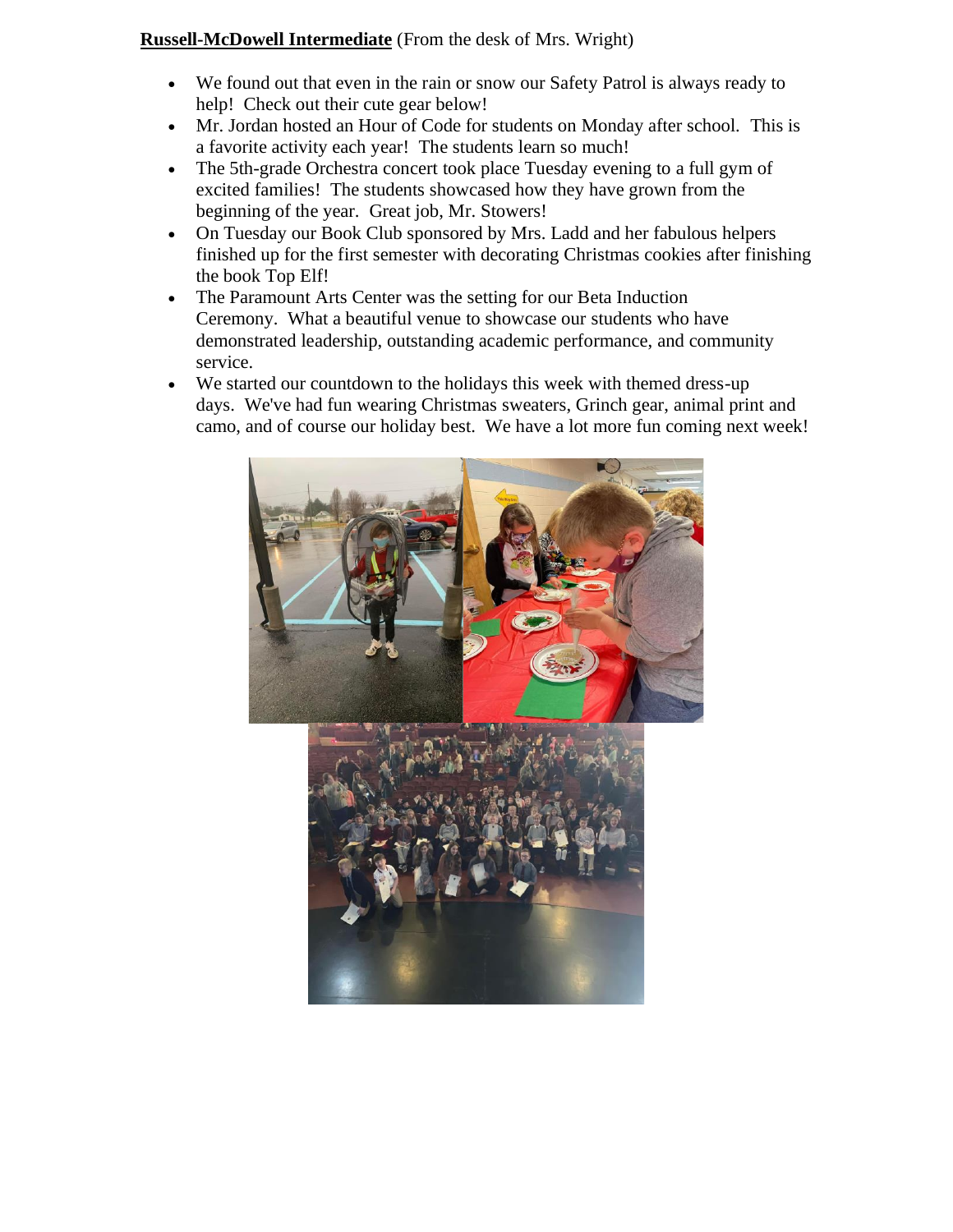# **Russell Middle School** (From the desk of Mr. Moore)

- RMS is a clean and healthy place to be. The Greenup County Health Department conducted our inspection and the café and school scored 100%.
- Congratulations to Mr. Cody Walker who was the clear winner in the "No Shave November" competition at RMS. He won a Major Award!



- Sixth Grade Academic Team performed wonderfully at Sixth Grade Showcase-Quick Recall was first and a team 2nd Overall scoring 59 total points.
- RMS student and groups participated in Flatwoods and Russell Christmas Parades.



**Russell High School** (From the desk of Mrs. Chaffin)

- Arnav Dharmagadda has been selected as one of only two students to represent Kentucky as a delegate to the United States Senate Youth Program.
- Shaelynn Steele and Brady Bell were recognized for scoring 1,000 points.
- All Area Football team was announced:
	- o QB Bradley Rose
	- o Running Back Andre Richardson-Crews
	- o OL Jaden Smith & Tyler Hill
	- o Wide Receiver Carson Patrick
	- o DL Max Coburn & Brice Kirk
	- o LB Connor Goodall
	- o DB Austin Pike & Mason Lykins
	- o Punter Nathan Totten
	- o Honorable Mention: Doug Oborne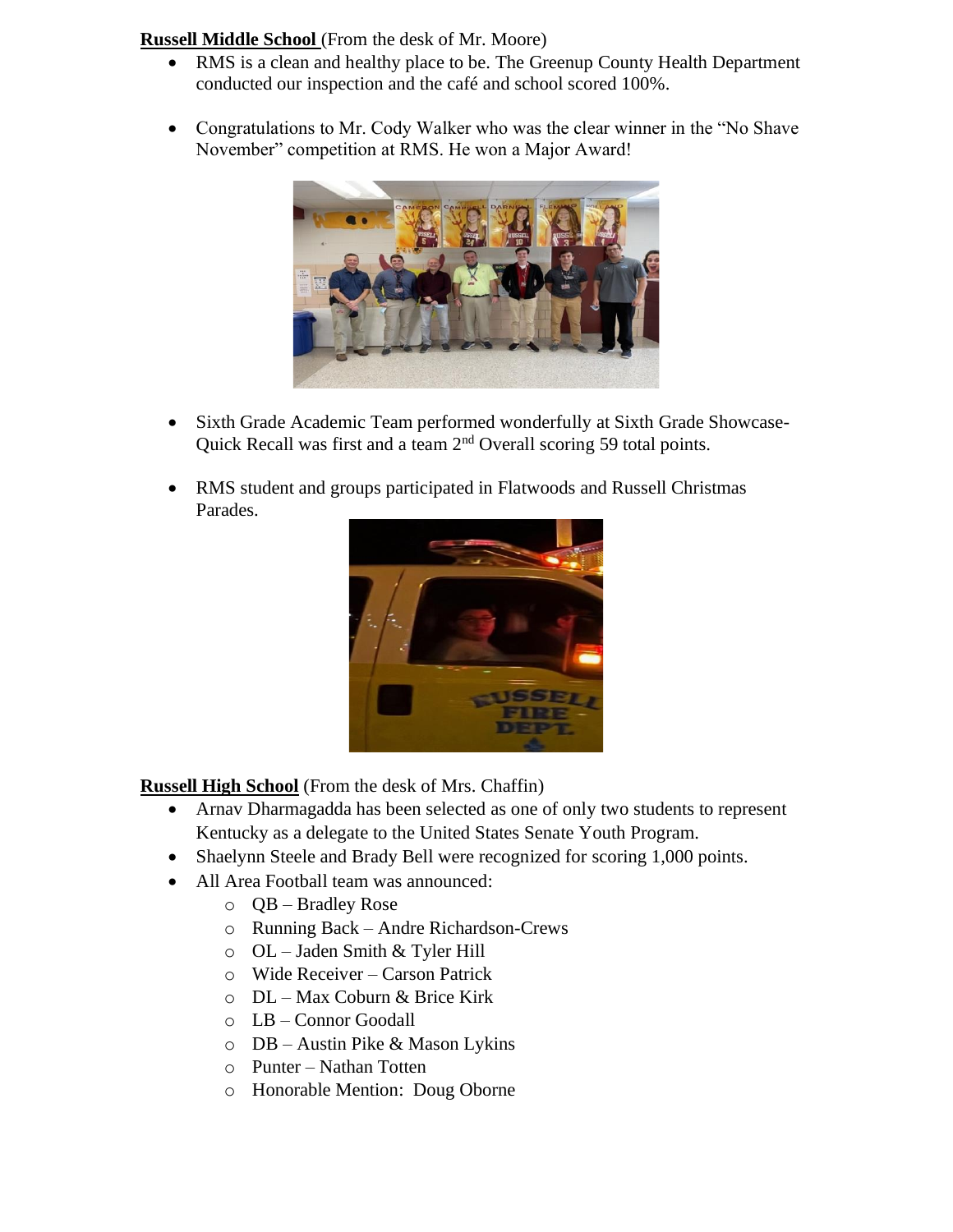- o PLAYER OF THE YEAR Bradley Rose
- Girls Basketball Team won the EKC Tournament by defeating Rowan Co. Shaelynn Steele had a game high 40 points.
- Jacob Salyers was named Beacon's Best this week.
- Our choirs performed at Russell Rotary.

**Russell Area Technology Center** (From the desk of Mrs. S. Thompson)

- We proctored the MBA ASK Business Industry Certification Test on Friday and 32 out of the 48 seniors tested passed on their first attempt! Those who did not pass have another testing opportunity in the spring. *Ryan Truett passed with the highest score 92%...he earned an Advanced Certificate! Way to go, Ryan & Mrs. Wilburn!* This certification can count for 3.0 hours of Business Elective credit at their college/university of choice! This also means these students are now Post-Secondary/Life Ready! Way to go, Mrs. Wilburn & our Business seniors! We are so proud of our Business Program!!!
- Mr. Springer had his first observation with his New Teacher Institute Mentor, and it was awesome!!! So proud of Mr. Springer! He is doing an excellent job in the classroom and Electricity Lab! Our students are working together to redesign our Lab area & it is looking amazing! So proud of our Electricity Program!!!
- Mrs. Phipps and our Technology Student Assoc. students are hosting the "Night of Coding" from 6-8p.m. tonight at the RATC. We have 18 students from across the Russell district signed up to participate tonight! Also, Mrs. Phipps' classes have worked all week to earn their Hour of Coding Certificates & the majority of her students have completed the task! So proud of Mrs. Phipps & our Computer Science Program!



- HOSA Regional Online Testing took place this week & our students completed all entries! Ms. Layne, Mrs. Rose, & our HOSA students will attend their inperson Regional Competition this coming week at ACTC to continue competition & acquire results! Fingers crossed! Way to go Ms. Layne, Mrs. Rose, & HOSA students! We are super proud of our Health Sciences Program!
- Through our COVID funding, we were able to purchase new carts and rugs for our building this week! We are super thankful for this funding and for Mrs. Tammy Hall! Thank you, Tammy, for taking care of our building and ordering all the items we need to keep us functional and safe! HUGE shout out to our Welding students, Mr. Woolum, & Mr. Roy Craft for putting all carts together! So proud of our staff and students!!!